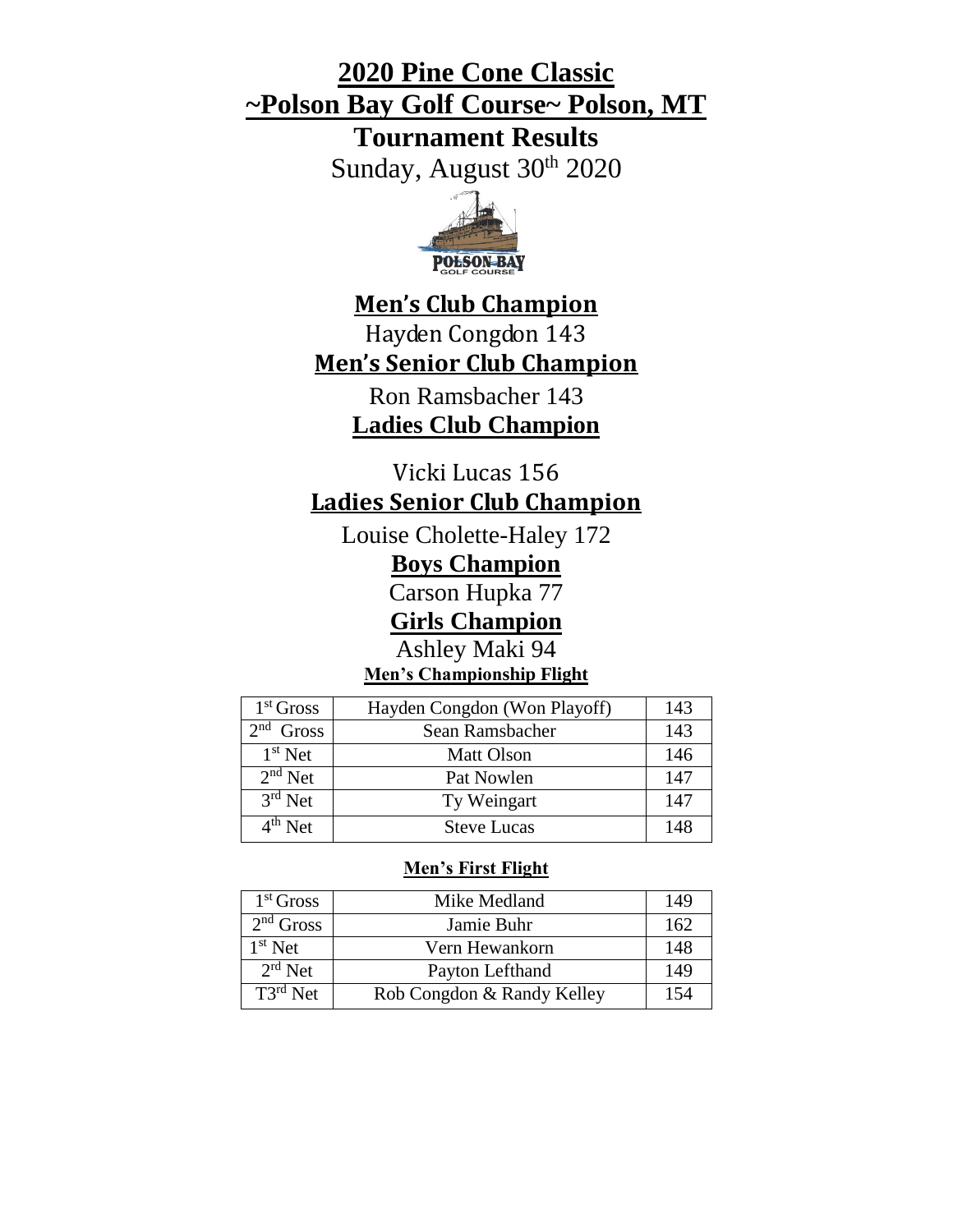### **Men's Second Flight**

| $1st$ Gross | Olan Donaldson      | 167 |
|-------------|---------------------|-----|
| $2nd$ Gross | <b>Torrin Ellis</b> | 170 |
| $1st$ Net   | <b>Jody Seifert</b> | 136 |
| $2rd$ Net   | CT Camel            | 147 |
| $3rd$ Net   | <b>Brad Graeter</b> | 151 |
| $4th$ Net   | Chad Komlofske      | 157 |

## **Men's Senior Championship Flight**

| 1 <sup>st</sup> Gross | <b>Ron Ramsbacher</b>               | 143 |
|-----------------------|-------------------------------------|-----|
| $2nd$ Gross           | Brian Sheridan                      | 154 |
| $1st$ Net             | <b>Tracy Dooley</b>                 | 137 |
| $T2^{nd}$ Net         | Rick Dunshee, Brian Robertson, Todd | 148 |
|                       | <b>Bassett</b>                      |     |

## **Men's Senior First Flight**

| 1 <sup>st</sup> Gross | Guy Benkelman                        | 166 |
|-----------------------|--------------------------------------|-----|
| $2nd$ Gross           | Dave Koerner                         | 167 |
| $1st$ Net             | Klaus Gilchrist                      | 140 |
| $2nd$ Net             | <b>Steve Samsel</b>                  | 147 |
| $T3^{rd}$ Net         | S. Clairmont, R. Fricker, J. Megahan | 152 |

## **Men's Super-Senior Championship Flight**

| $1st$ Gross | Dewayne Andersen   | 156 |
|-------------|--------------------|-----|
| $2nd$ Gross | Jerry Fisher       | 157 |
| $1st$ Net   | Mike Shoquist      | 145 |
| $2nd$ Net   | Steve Schieflebein | 153 |
| $3rd$ Net   | Dennis Labonty     | 154 |

## **Men's Super-Senior First Flight**

| $1st$ Gross   | Mike Gibbons                   | 164 |
|---------------|--------------------------------|-----|
| $2nd$ Gross   | <b>Ted Stetler</b>             | 165 |
| $1st$ Net     | <b>Bob Hoene</b>               | 139 |
| $2nd$ Net     | Mark Hubbard                   | 147 |
| $T3^{rd}$ Net | Dodger Newhall & Tom Sifferman | 149 |

## **Men's Super-Senior Second Flight**

| $1st$ Gross | Mike Heppner          | 176 |
|-------------|-----------------------|-----|
| $2nd$ Gross | Dennis Erickson       | 177 |
| $1st$ Net   | Ralph Brownell        | 141 |
| $2nd$ Net   | <b>Bill Boettcher</b> | 145 |
| $3rd$ Net   | <b>Bob Wolfe</b>      | 147 |